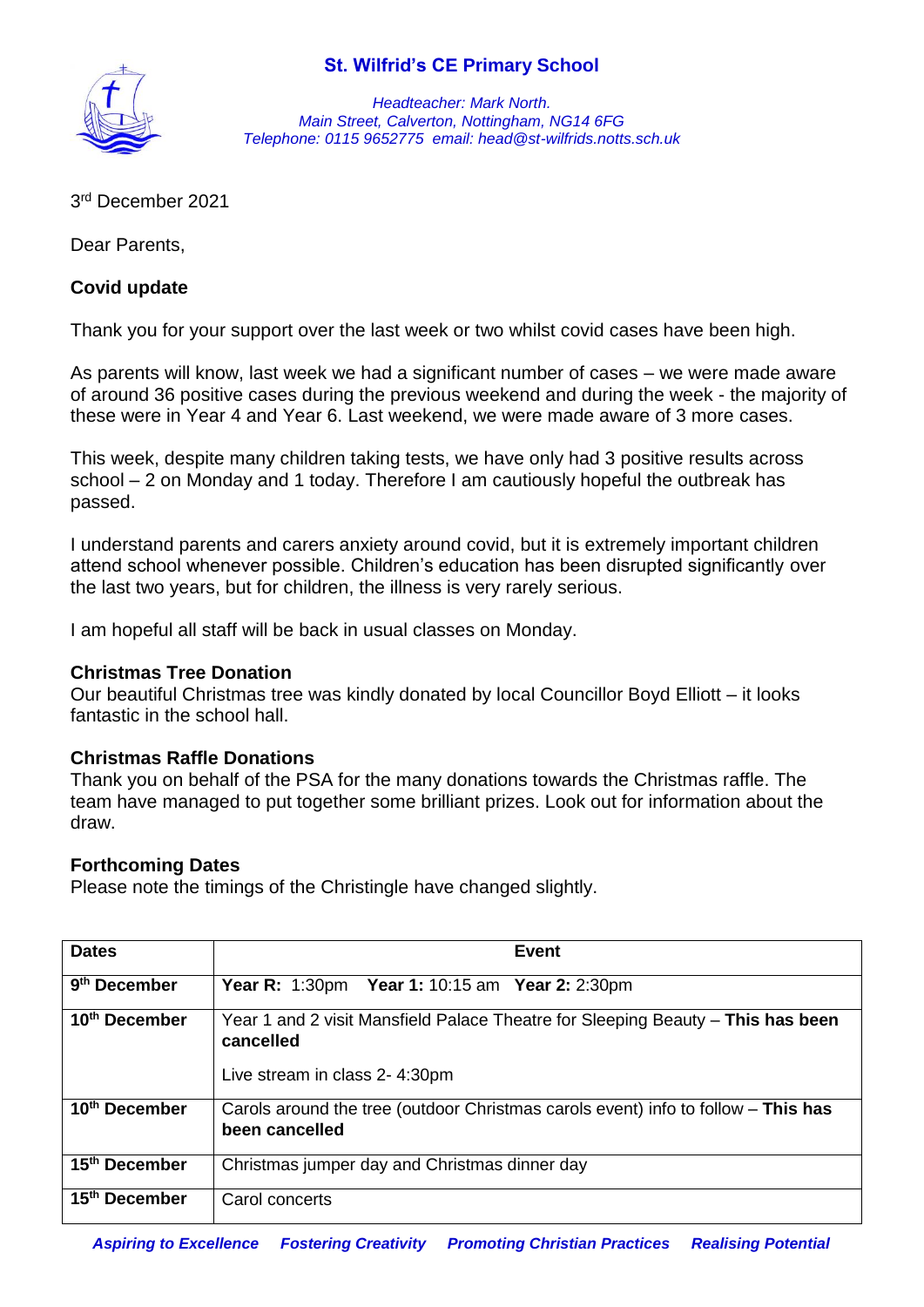

*Headteacher: Mark North. Main Street, Calverton, Nottingham, NG14 6FG Telephone: 0115 9652775 email: head@st-wilfrids.notts.sch.uk*

|                           | <b>Wednesday 15th December:</b> Year 5 9:30am<br>Year 6 10:45am |
|---------------------------|-----------------------------------------------------------------|
| 16 <sup>th</sup> December | Carol concerts                                                  |
|                           | 16th December: Year 3 9:30am Year 4 10:45am<br><b>Thursday</b>  |
| 16 <sup>th</sup> December | Christmas parties                                               |
| 17 <sup>th</sup> December | School breaks up for Christmas                                  |
| 4 <sup>th</sup> January   | School re-opens for Spring term                                 |

Kind regards

Mark North

Headteacher

St Wilfrid's Primary School

#### **Government Self**

# **When to self-isolate**

Self-isolate straight away and get a [PCR test \(a test that is sent to the lab\) on GOV.UK](https://www.gov.uk/get-coronavirus-test) as soon as possible if you have any of these 3 symptoms of COVID-19, even if they are mild:

- a high temperature
- a new, continuous cough
- a loss or change to your sense of smell or taste

You should also self-isolate straight away if:

- you've tested positive for COVID-19 this means you have the virus
- someone you live with has symptoms or tested positive (unless you are not required to selfisolate – check below if this applies to you)
- you've been told to self-isolate following contact with someone who tested positive [find out](https://www.nhs.uk/conditions/coronavirus-covid-19/self-isolation-and-treatment/if-youre-told-to-self-isolate-by-nhs-test-and-trace-or-the-covid-19-app/)  [what to do if you're told to self-isolate by NHS Test and Trace or the NHS COVID-19 app](https://www.nhs.uk/conditions/coronavirus-covid-19/self-isolation-and-treatment/if-youre-told-to-self-isolate-by-nhs-test-and-trace-or-the-covid-19-app/)

**Information:**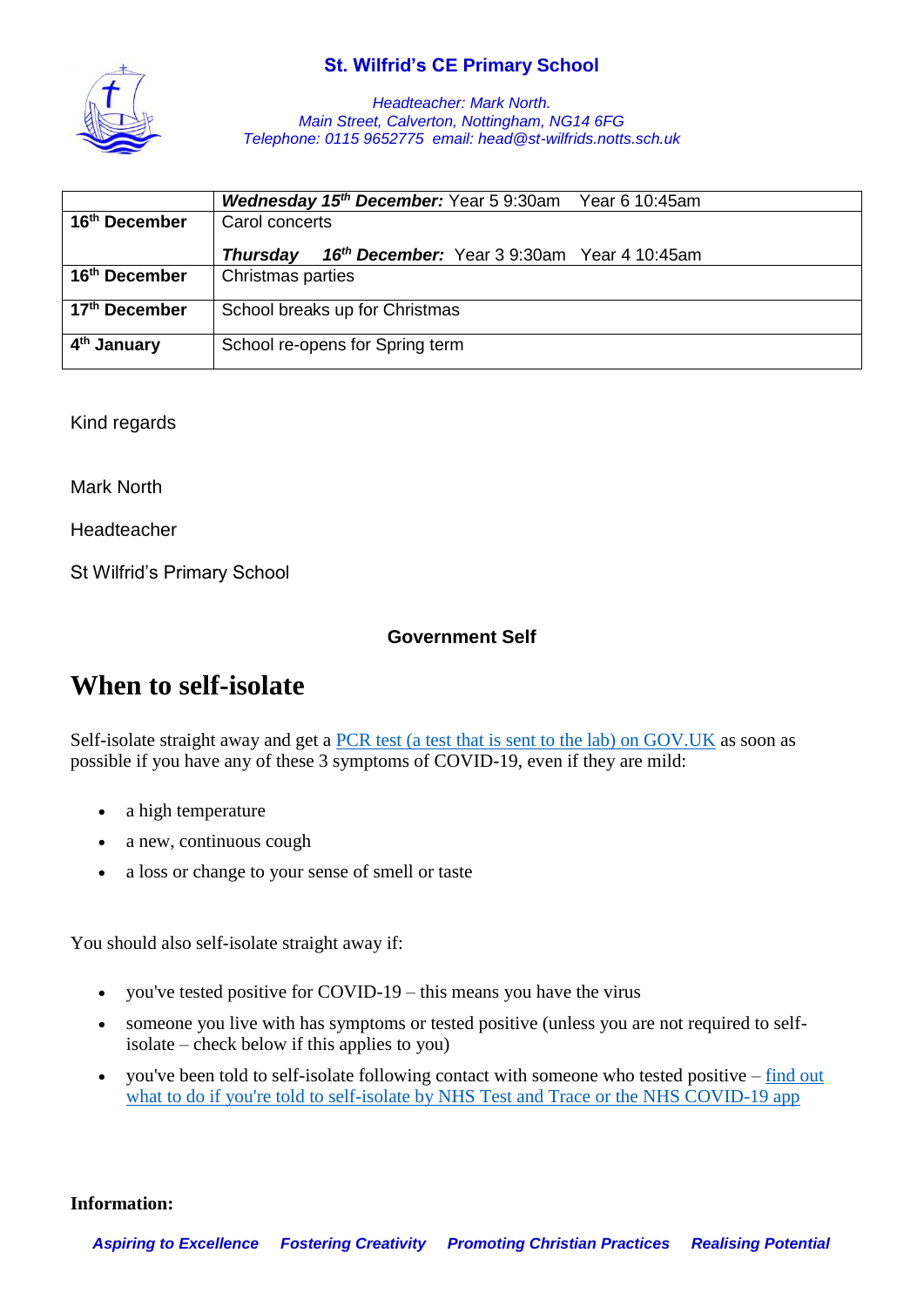

*Headteacher: Mark North. Main Street, Calverton, Nottingham, NG14 6FG Telephone: 0115 9652775 email: head@st-wilfrids.notts.sch.uk*

# **When you do not need to self-isolate**

If someone you live with has symptoms of COVID-19, or has tested positive for COVID-19, you will not need to self-isolate if any of the following apply:

- you're fully vaccinated this means 14 days have passed since your final dose of a COVID-19 vaccine given by the NHS
- you're under 18 years, 6 months old
- you're taking part or have taken part in a COVID-19 vaccine trial
- you're not able to get vaccinated for medical reasons

Even if you do not have symptoms, you should still:

- [get a PCR test on GOV.UK](https://www.gov.uk/get-coronavirus-test) to check if you have COVID-19
- follow advice on [how to avoid catching and spreading COVID-19](https://www.nhs.uk/conditions/coronavirus-covid-19/how-to-avoid-catching-and-spreading-coronavirus-covid-19/)
- consider limiting contact with [people who are at higher risk from COVID-19](https://www.nhs.uk/conditions/coronavirus-covid-19/people-at-higher-risk/)

# **Tell people you've been in close contact with that you have symptoms**

Tell people you've been in close contact with in the past 48 hours that you might have COVID-19.

You should tell them to follow advice on [how to avoid catching and spreading COVID-19.](https://www.nhs.uk/conditions/coronavirus-covid-19/how-to-avoid-catching-and-spreading-coronavirus-covid-19/)

They do not need to self-isolate unless they're contacted by the NHS Test and Trace service.

If they get any symptoms of COVID-19, they should self-isolate and get a test as soon as possible.

# **How to self-isolate**

You must not leave your home if you're self-isolating.

## **Don't**

- do not go to work, school or public places work from home if you can
- do not go on public transport or use taxis
- do not go out to get food and medicine order it online or by phone, or ask someone to bring it to your home
- do not have visitors in your home, including friends and family except for people providing essential care
- $\bullet$  do not go out to exercise exercise at home or in your garden, if you have one

# **How long to self-isolate**